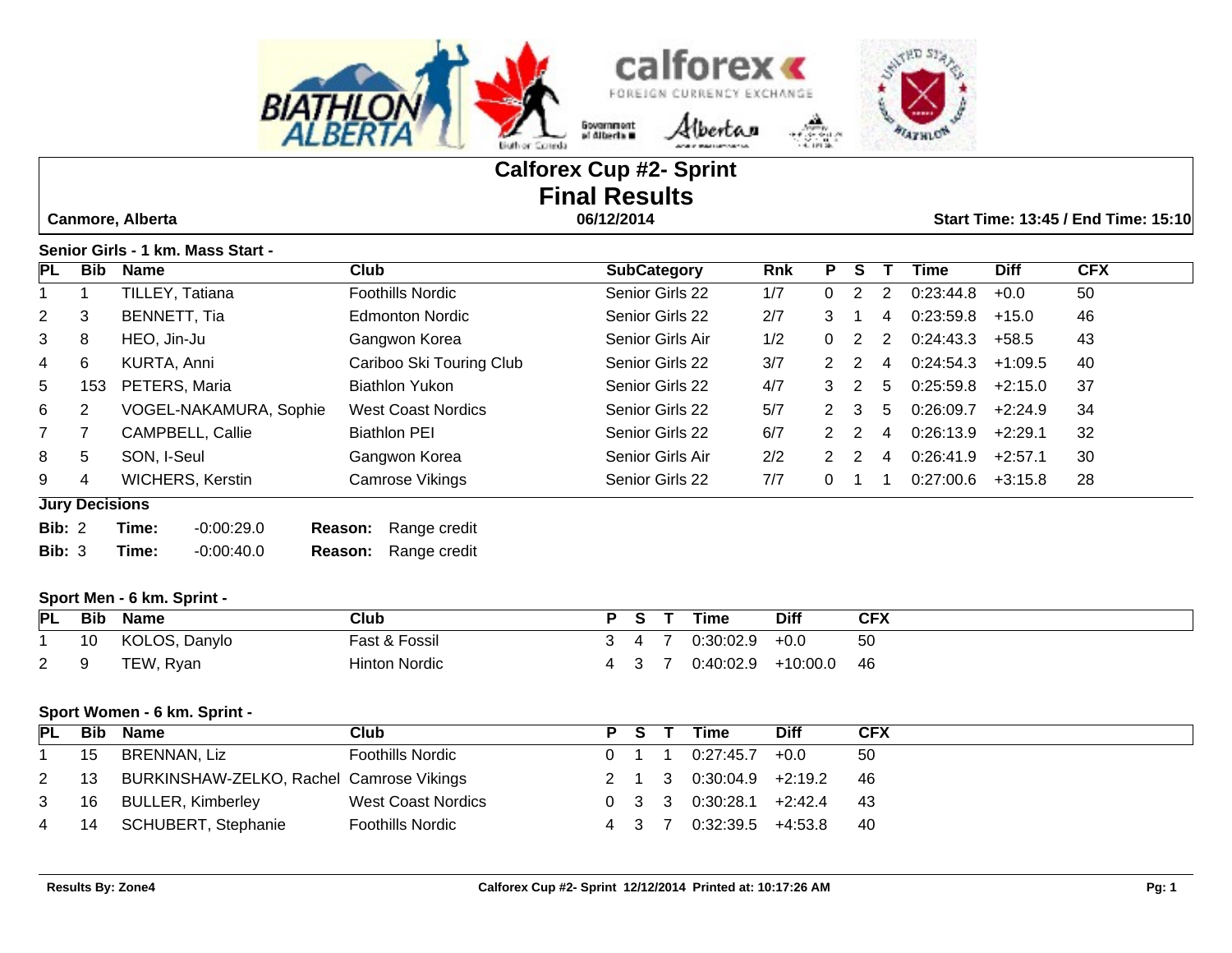## **Sport Women Continued ... - 6 km. Sprint -**

| <b>PL</b>   | Bib | <b>Name</b>       | Club            |    |    | Time                   | Diff | <b>CFX</b> |
|-------------|-----|-------------------|-----------------|----|----|------------------------|------|------------|
| $5^{\circ}$ | 12  | CORCORAN, Jessica | Camrose Vikings | 45 |    | $0.44.45.9$ +17:00.2 : |      |            |
| 6           |     | MOORE, Helaynea   | Camrose Vikings |    | -6 | $0:50:13.7$ +22:28.0   |      | -34        |

#### **Master Men (35+) - 6 km. Sprint -**

| PL             | Bib | <b>Name</b>               | Club                          | P   |    |    | Time      | <b>Diff</b> | <b>CFX</b> |
|----------------|-----|---------------------------|-------------------------------|-----|----|----|-----------|-------------|------------|
|                | 20  | <b>WAICHLER, Scott</b>    | Methow Valley Biathlon        |     | 3  | -4 | 0:21:21.2 | $+0.0$      | 50         |
| $\overline{2}$ | 24  | PROUDFOOT, James          | Wapiti Nordic                 | 0   | 2  | -2 | 0:23:10.4 | $+1:49.2$   | 46         |
| 3              | 18  | <b>DREIMAN, Chester</b>   | ColoradoBiathlon(Fast/Fossil) |     |    | 2  | 0:24:16.8 | $+2:55.6$   | 43         |
| 4              | 23  | CISLO, Ray                | <b>Edmonton Nordic</b>        |     | 4  | 5  | 0.24.35.5 | $+3:14.3$   | 40         |
| 5 <sup>5</sup> | 26  | SINGLETON, Bryan          | <b>Edmonton Nordic</b>        | 3   | .5 | -8 | 0:26:28.9 | +5:07.7     | 37         |
| 6              | 19  | CREASY, Glen              | Camrose Vikings               | 2 3 |    | 5. | 0:26:49.8 | $+5:28.6$   | 34         |
| $\overline{7}$ | 22  | KULAS, Paul               | Iowa Biathlon                 |     | 4  |    | 0:27:09.5 | $+5:48.3$   | 32         |
| 8              | 27  | <b>BANMAN, Duane</b>      | Biathlon Saskatchewan         |     | 4  |    | 0:28:04.7 | $+6:43.5$   | 30         |
| 9              | 17  | HARTLEY, Richard          | Biathlon Saskatchewan         | 4 2 |    | -6 | 0:28:10.2 | +6:49.0     | 28         |
| 10             | 25  | <b>BEREZOWSKI, Lester</b> | <b>Foothills Nordic</b>       | 3 3 |    | 6  | 0:28:33.1 | $+7:11.9$   | 26         |
| 11             | 21  | <b>BORGLUM, Brian</b>     | <b>Foothills Nordic</b>       | 3.  | 4  |    | 0.30.50.3 | $+9:29.1$   | 24         |

#### **Master Women (35+) - 6 km. Sprint -**

| PL             |     | <b>Bib Name</b>       | Club                   | PS T  | Time                  | <b>Diff</b> | <b>CFX</b> |
|----------------|-----|-----------------------|------------------------|-------|-----------------------|-------------|------------|
|                | 33  | HUTCHISON, Jacqueline | Fast & Fossil          | 2 3 5 | $0.26.29.4$ +0.0      |             | 50         |
| $\mathbf{2}$   | 30  | KEENLISIDE, Julia     | <b>Edmonton Nordic</b> |       | 1 4 5 0:27:17.7       | +48.3       | 46         |
| 3              | 32  | HALL, Deborah         | Fast & Fossil          | 2 3 5 | $0.29:05.1$ +2:35.7   |             | 43         |
| 4              | -29 | JANES, Cori           | Wapiti Nordic          |       | $0.29.25.6$ +2.56.2   |             | -40        |
| 5 <sub>1</sub> | 31  | FIXSEN, Jaima         | <b>Edmonton Nordic</b> | 2 3 5 | $0.31.23.4$ $+4.54.0$ |             | -37        |
| 6              | 28  | MACCULLOCH, Lynette   | Fast & Fossil          | 3 2 5 | $0.31.36.8$ +5:07.4   |             | - 34       |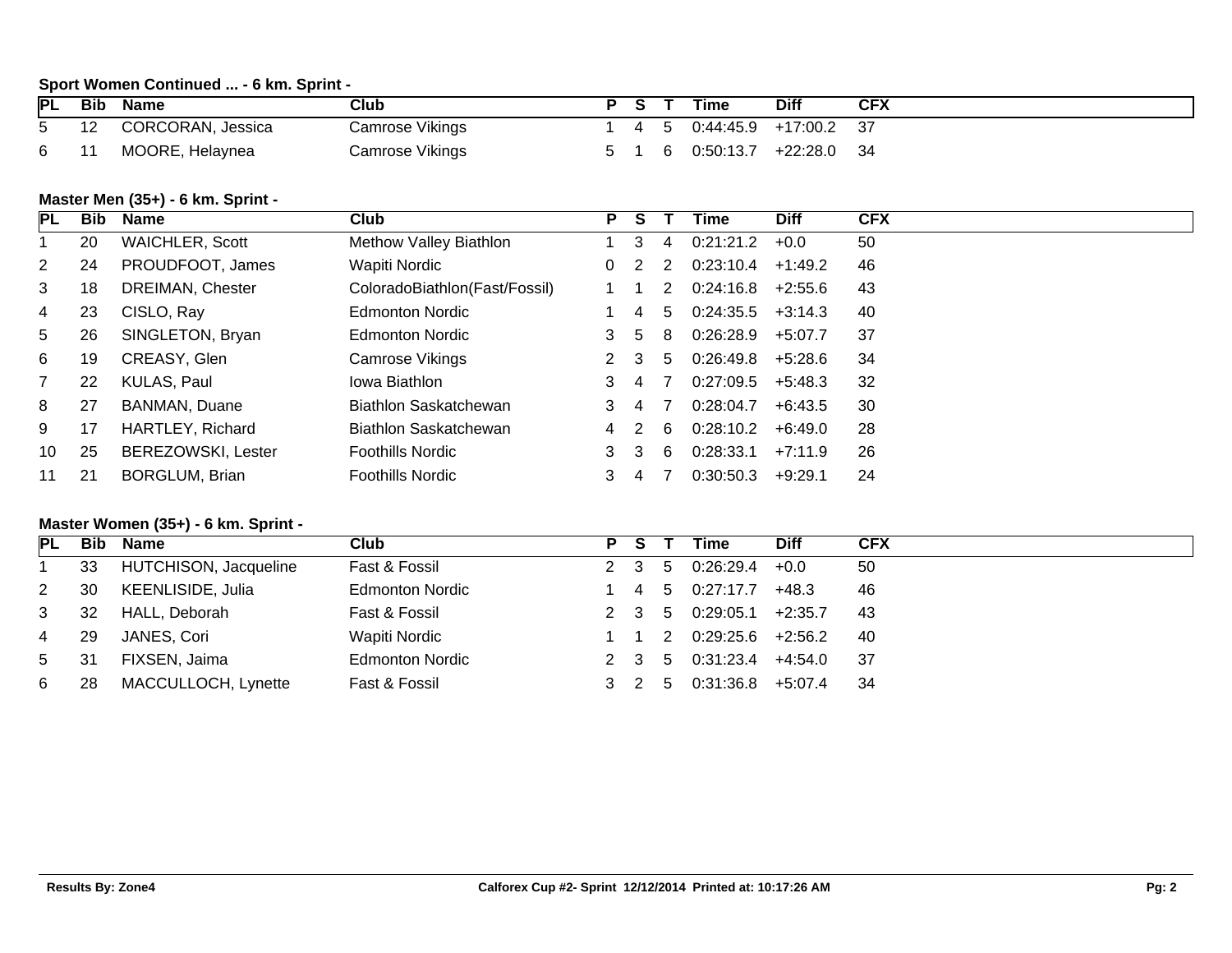| PL               | <b>Bib</b> | <b>Name</b>          | <b>Club</b>                    | <b>SubCategory</b> | <b>Rnk</b> | P              | $\overline{\mathsf{s}}$ | $\mathbf{T}$    | <b>Time</b> | <b>Diff</b> | <b>CFX</b>       |
|------------------|------------|----------------------|--------------------------------|--------------------|------------|----------------|-------------------------|-----------------|-------------|-------------|------------------|
| $\mathbf{1}$     | 34         | GOLDHAWK, Kieran     | <b>Calgary Biathlon Racers</b> | Senior Boys        | 1/25       | 0              | 0                       | $\mathbf 0$     | 0:19:00.5   | $+0.0$      | 50               |
| 2                | 56         | MERCIER, Emmanuel    | Coucelette                     | Senior Boys        | 2/25       | $\mathbf{1}$   | 2                       | 3               | 0:19:33.4   | $+32.9$     | 46               |
| 3                | 51         | SONES, Hunter        | <b>West Coast Nordics</b>      | Senior Boys        | 3/25       | 0              | 1                       | 1               | 0:19:35.9   | $+35.4$     | 43               |
| 4                | 41         | SINGLETON, Mark      | <b>Edmonton Nordic</b>         | Senior Boys        | 4/25       | $\mathbf 1$    | 3                       | 4               | 0:20:14.1   | $+1:13.6$   | 40               |
| 5                | 38         | WANG, Woo-Jin        | Gangwon Korea                  | Senior Boys Air    | 1/8        | $\overline{2}$ | $\mathbf 1$             | 3               | 0:20:19.3   | $+1:18.8$   | 37               |
| 6                | 49         | KIM, Cheol-Yeong     | Gangwon Korea                  | Senior Boys Air    | 2/8        | 4              | $\overline{2}$          | 6               | 0:20:21.0   | $+1:20.5$   | 34               |
| $\boldsymbol{7}$ | 53         | GRANDBOIS, Leo       | <b>ACBQ/Biathlon Estrie</b>    | Senior Boys        | 5/25       | 5              | $\mathbf{1}$            | $6\phantom{1}6$ | 0:20:33.2   | $+1:32.7$   | 32               |
| 8                | 63         | KIM, Sung-Hyun       | Gangwon Korea                  | Senior Boys Air    | 3/8        | 0              | 3                       | 3               | 0:20:37.3   | $+1:36.8$   | 30               |
| 9                | 37         | HARTLEY, Mark        | Caledonia Nordic Ski Club      | Senior Boys        | 6/25       | $\overline{2}$ | $\mathbf 1$             | 3               | 0:20:37.4   | $+1:36.9$   | 28               |
| 10               | 60         | PARK, Byeong-Cheol   | Gangwon Korea                  | Senior Boys Air    | 4/8        | 3              | $\mathbf 1$             | $\overline{4}$  | 0:20:39.5   | $+1:39.0$   | 26               |
| 11               | 58         | PENNINGTON, Brett    | <b>Calgary Biathlon Racers</b> | Senior Boys        | 7/25       | $\mathbf 1$    | $\pmb{0}$               | 1               | 0:21:05.4   | $+2:04.9$   | 24               |
| 12               | 44         | PADGHAM, Eric        | <b>Foothills Nordic</b>        | Senior Boys        | 8/25       | 4              | 1                       | 5               | 0:21:05.5   | $+2:05.0$   | 22               |
| 13               | 61         | LEE, Byeong-Hyeok    | Gangwon Korea                  | Senior Boys Air    | $5/8$      | $\overline{2}$ | $\boldsymbol{2}$        | $\overline{4}$  | 0:21:12.2   | $+2:11.7$   | 20               |
| 14               | 55         | MANN, Taij           | <b>Edmonton Nordic</b>         | Senior Boys        | 9/25       | $\overline{2}$ | $\mathbf{1}$            | 3               | 0:21:32.0   | $+2:31.5$   | 18               |
| 15               | 66         | ELDEN, Ryan          | Cariboo Ski Touring Club       | Senior Boys        | 10/25      | 4              | $\overline{2}$          | 6               | 0:21:35.5   | $+2:35.0$   | 16               |
| 16               | 46         | OH, Ji-Seok          | Gangwon Korea                  | Senior Boys Air    | 6/8        | 3              | $\overline{2}$          | 5               | 0:21:36.3   | $+2:35.8$   | 15               |
| 17               | 64         | PULLISHY, Michael    | <b>Foothills Nordic</b>        | Senior Boys        | 11/25      | 3              | 4                       | 7               | 0:21:55.5   | $+2:55.0$   | 14               |
| 18               | 52         | SYMBALUK, Matt       | <b>Hinton Nordic</b>           | Senior Boys        | 12/25      | 1              | 3                       | 4               | 0:22:14.1   | $+3:13.6$   | 13               |
| 19               | 40         | PARK, Sang-Kook      | Gangwon Korea                  | Senior Boys Air    | 7/8        | 3              | 3                       | $6\phantom{1}6$ | 0:22:28.4   | $+3:27.9$   | 12               |
| 20               | 47         | PLETZ, Logan         | <b>Biathlon Saskatchewan</b>   | Senior Boys        | 13/25      | $\overline{2}$ | 3                       | 5               | 0:22:43.6   | $+3:43.1$   | 10               |
| 21               | 57         | FAID, Remington      | <b>Hinton Nordic</b>           | Senior Boys        | 14/25      | $\mathbf{1}$   | 3                       | 4               | 0:22:46.5   | $+3:46.0$   | 8                |
| 22               | 35         | AUGER, Emrik         | <b>ACBQ/Biathlon Estrie</b>    | Senior Boys        | 15/25      | 3              | $\mathbf{3}$            | $6\phantom{1}6$ | 0:22:55.7   | $+3:55.2$   | $\boldsymbol{7}$ |
| 23               | 59         | STUSHNOFF, Thomas    | <b>Foothills Nordic</b>        | Senior Boys        | 16/25      | $\overline{c}$ | 5                       | $\overline{7}$  | 0:23:00.7   | $+4:00.2$   | 6                |
| 24               | 39         | GOBEIL, Jerome       | <b>Calgary Biathlon Racers</b> | Senior Boys        | 17/25      | 1              | 4                       | 5               | 0:23:01.1   | $+4:00.6$   | 5                |
| 25               | 62         | ADEL, Liam           | <b>Biathlon Yukon</b>          | Senior Boys        | 18/25      | $\overline{2}$ | 3                       | 5               | 0:23:03.7   | $+4:03.2$   | 4                |
| 26               | 65         | KIM, Woo-Yeong       | Gangwon Korea                  | Senior Boys Air    | 8/8        | 3              | 4                       | 7               | 0:23:07.4   | $+4:06.9$   | 3                |
| 27               | 48         | CORDEIRO, Sean       | <b>Biathlon PEI</b>            | Senior Boys        | 19/25      | 3              | 3                       | 6               | 0:23:51.2   | $+4:50.7$   | $\overline{2}$   |
| 28               | 42         | HVENEGAARD, Carson   | Camrose Vikings                | Senior Boys        | 20/25      | $\mathbf{1}$   | 3                       | $\overline{4}$  | 0:24:01.1   | $+5:00.6$   | 1                |
| 29               | 45         | HOFFMAN, Peter       | Caledonia Nordic Ski Club      | Senior Boys        | 21/25      | 0              | 5                       | 5               | 0:24:06.4   | $+5:05.9$   | 8                |
| 30               | 43         | <b>WILSON, Bruce</b> | <b>Biathlon Yukon</b>          | Senior Boys        | 22/25      | 1              | $\overline{2}$          | 3               | 0:24:27.1   | $+5:26.6$   | $\overline{7}$   |
| 31               | 54         | SENNETT, Daniel      | <b>Biathlon Yukon</b>          | Senior Boys        | 23/25      | 3              | 3                       | 6               | 0:24:38.1   | $+5:37.6$   | 6                |
|                  |            |                      |                                |                    |            |                |                         |                 |             |             |                  |

## **Senior Boys - 6 km. Sprint -**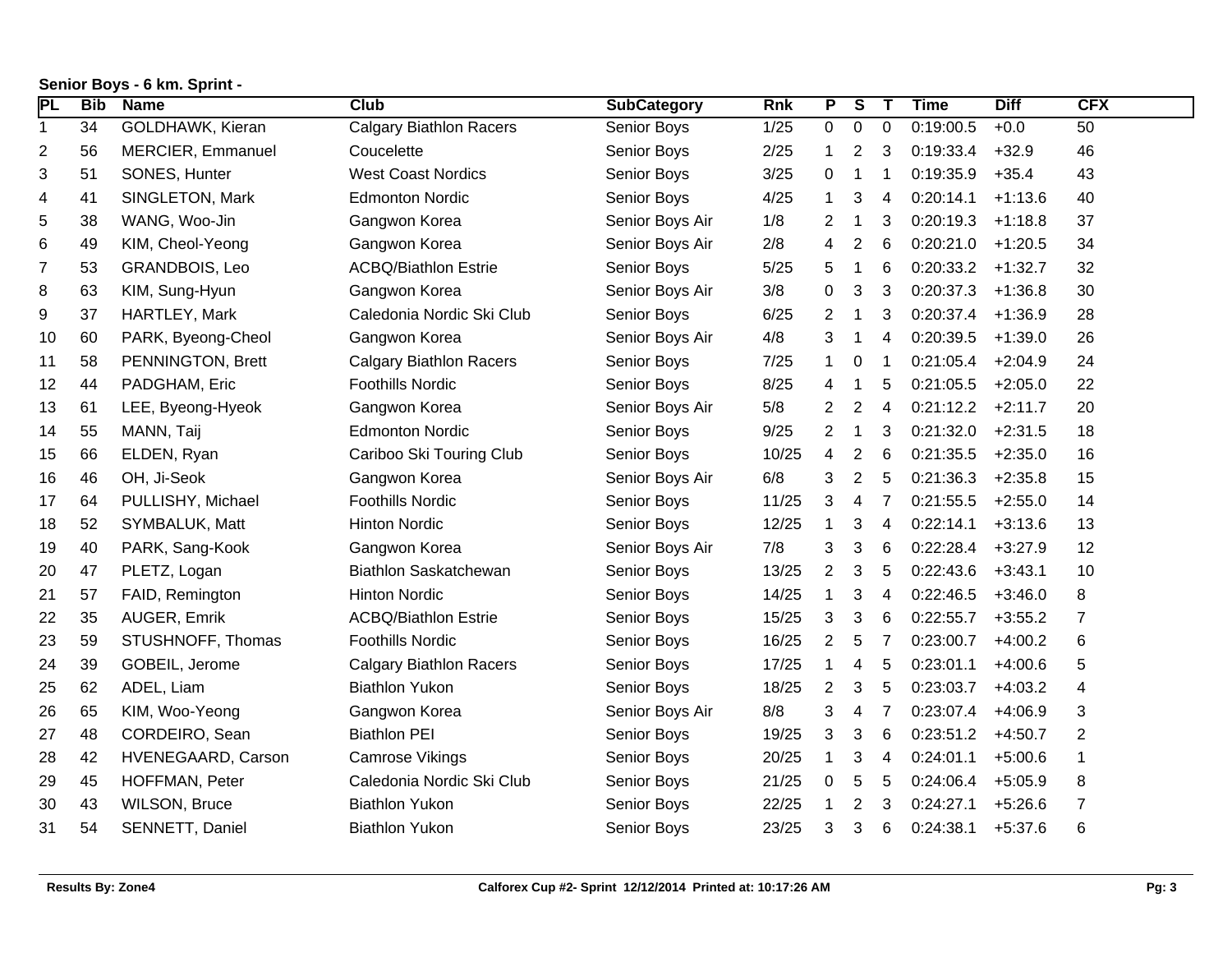#### **Senior Boys Continued ... - 6 km. Sprint -**

| <b>PL</b> | Bib | Name          | Club               | <b>SubCategory</b> | <b>Rnk</b>  | D |  | Time      | <b>Diff</b> | <b>CFX</b> |
|-----------|-----|---------------|--------------------|--------------------|-------------|---|--|-----------|-------------|------------|
| 32 36     |     | DYKE, Tristan | West Coast Nordics | Senior Boys        | 24/25 2 3 5 |   |  | 0:26:29.6 | +7:29.1     |            |
| 33 50     |     | SECU, Andrei  | West Coast Nordics | Senior Boys        | 25/25       |   |  | 0:26:30.6 | $+7:30.1$   |            |

**Jury Decisions**

**Bib:** 35 **Time:** 0:02:00.0 **Reason:** 5.5-A: One missed penalty loop.

**Bib:** 57 **Time:** -0:00:25.0 **Reason:** Range credit

#### **Dev 2 - Boys - 3.75 km. Sprint -**

| <b>PL</b>      | <b>Bib</b> | <b>Name</b>             | <b>Club</b>                    | P                     | $\overline{P}$ | $\mathsf{T}$   | <b>Time</b> | <b>Diff</b> | <b>CFX</b> |
|----------------|------------|-------------------------|--------------------------------|-----------------------|----------------|----------------|-------------|-------------|------------|
| 1              | 86         | DRAPER, Jake            | <b>Biathlon Yukon</b>          | 0                     | 0              | $\Omega$       | 0:11:44.2   | $+0.0$      | 50         |
| 2              | 76         | WALCH, Ben              | <b>Foothills Nordic</b>        | 3                     |                | $\overline{4}$ | 0:12:14.6   | $+30.4$     | 46         |
| 3              | 88         | MCLEAN, Sean            | <b>Foothills Nordic</b>        | 0                     |                | -1             | 0:12:15.9   | $+31.7$     | 43         |
| 4              | 87         | BERG, Finn              | <b>Calgary Biathlon Racers</b> |                       | 0              | -1             | 0:12:16.6   | $+32.4$     | 40         |
| 5              | 79         | GILLILAND, Rory         | <b>Foothills Nordic</b>        | 0                     | $\overline{2}$ | 2              | 0:12:18.1   | $+33.9$     | 37         |
| 6              | 68         | KELLY, Kieran           | <b>Calgary Biathlon Racers</b> |                       | $\overline{2}$ | $\mathbf{3}$   | 0:13:05.3   | $+1:21.1$   | 34         |
| $\overline{7}$ | 84         | LINKLATER, Wynn         | <b>Edmonton Nordic</b>         |                       | $\overline{2}$ | 3              | 0:13:37.6   | $+1:53.4$   | 32         |
| 8              | 74         | <b>SKARSGARD, Erik</b>  | <b>Foothills Nordic</b>        | 3                     | $\overline{0}$ | 3              | 0:13:53.3   | $+2:09.1$   | 30         |
| 9              | 81         | SAUNDERS, Devin         | <b>Foothills Nordic</b>        | 3                     | $\overline{2}$ | 5              | 0:14:04.7   | $+2:20.5$   | 28         |
| 10             | 92         | HOLLAND, Lance          | <b>Canmore Nordic</b>          | 2                     | 0              | $\overline{2}$ | 0:14:27.4   | $+2:43.2$   | 26         |
| 11             | 75         | BORGLUM, Haldan         | <b>Foothills Nordic</b>        | 3                     | $\overline{2}$ | 5              | 0:14:33.2   | $+2:49.0$   | 24         |
| 12             | 73         | LUCKERT, Travis         | <b>Edmonton Nordic</b>         | 3                     |                | 4              | 0:14:43.6   | $+2:59.4$   | 22         |
| 13             | 69         | STEPAN, Jakub           | Camrose Vikings                | $\mathbf{2}^{\prime}$ | 2              | 4              | 0:14:45.4   | $+3:01.2$   | 20         |
| 14             | 91         | BARGEN, Aron            | Biathlon Saskatchewan          |                       | $\overline{c}$ | 3              | 0:14:59.7   | $+3:15.5$   | 18         |
| 15             | 71         | POON, Sam               | <b>Edmonton Nordic</b>         | 2                     | 4              | 6              | 0:15:22.1   | $+3:37.9$   | 16         |
| 16             | 90         | PAZDAN, Christian       | <b>Foothills Nordic</b>        | 3                     | 3              | 6              | 0:15:31.5   | $+3:47.3$   | 15         |
| 17             | 93         | CHAMPAGNE, Xavier       | <b>Calgary Biathlon Racers</b> | 3                     | 3              | 6              | 0:15:35.1   | $+3:50.9$   | 14         |
| 18             | 82         | TAYLOR, Jake            | <b>Edmonton Nordic</b>         | 5                     | 1              | 6              | 0:15:40.9   | $+3:56.7$   | 13         |
| 19             | 94         | WUNDER, Jared           | <b>Foothills Nordic</b>        | 4                     | $\overline{2}$ | 6              | 0:15:52.8   | $+4:08.6$   | 12         |
| 20             | 89         | KUNTZ, Nathan           | <b>Biathlon Saskatchewan</b>   | 1.                    | $\overline{2}$ | 3              | 0:16:00.8   | $+4:16.6$   | 10         |
| 21             | 83         | GILLETT, Matthew        | Canmore Nordic                 | 4                     | 3              | 7              | 0:16:25.6   | $+4:41.4$   | 8          |
| 22             | 77         | <b>GERWING, Nicolas</b> | <b>Edmonton Nordic</b>         |                       | 5              | 6              | 0:16:40.5   | $+4:56.3$   | 7          |
| 23             | 85         | <b>CUMBERLAND, Ty</b>   | <b>Foothills Nordic</b>        | 3                     | 3              | 6              | 0:16:58.2   | $+5:14.0$   | 6          |
|                |            |                         |                                |                       |                |                |             |             |            |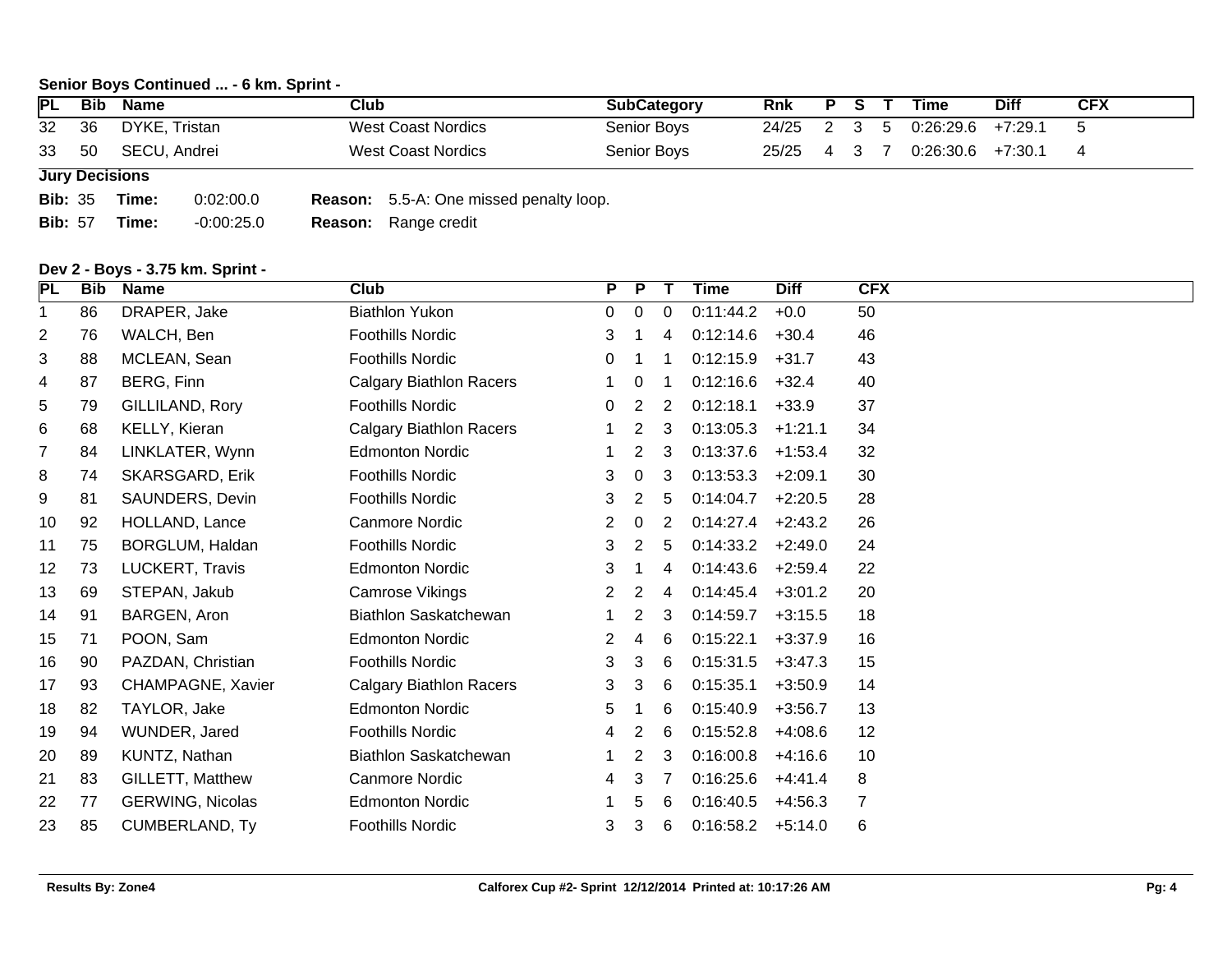#### **Dev 2 - Boys Continued ... - 3.75 km. Sprint -**

| <b>PL</b> | <b>Bib</b> | Name                     | Club                    | <b>P</b> | Time                                              | <b>Diff</b>                 | <b>CFX</b> |
|-----------|------------|--------------------------|-------------------------|----------|---------------------------------------------------|-----------------------------|------------|
| 24        | 67         | SMITH, Quinlan           | Calgary Biathlon Racers |          | $3 \quad 2 \quad 5 \quad 0.17:39.9 \quad +5:55.7$ |                             |            |
|           |            | 25 72 LIPOVSKI, Benjamin | <b>Foothills Nordic</b> |          |                                                   | 4 4 8 0.17:57.7 +6:13.5 4   |            |
| 26        | 70         | MATHESON, Tregan         | West Coast Nordics      |          |                                                   | 5 5 10 0:24:51.7 +13:07.5 3 |            |

### **Dev 2 - Girls - 3.75 km. Sprint -**

| PL             | Bib                   | Name                   | Club                   | P.            | P.       | T             | Time                | <b>Diff</b> | <b>CFX</b> |
|----------------|-----------------------|------------------------|------------------------|---------------|----------|---------------|---------------------|-------------|------------|
|                | 105                   | KLOTZ, Annika          | Foothills Nordic       |               |          | 2             | 0:14:20.3           | $+0.0$      | 50         |
| $\overline{2}$ | 99                    | <b>HOILETT, Claire</b> | Canmore Nordic         | 2             | 2        | 4             | 0:14:20.8           | $+0.5$      | 46         |
| 3              | 100                   | DEUCHAR, Ashley        | Foothills Nordic       | 2             |          | 3             | $0:14:23.2$ +2.9    |             | 43         |
| 4              | 103                   | COYNE, Karly           | Canmore Nordic         | 3             |          | 4             | 0:14:24.5           | $+4.2$      | 40         |
| 5              | 102                   | MIREJOVSKY, Anne       | <b>Camrose Vikings</b> |               | $\Omega$ | 2             | 0:14:46.2           | $+25.9$     | 37         |
| 6              | 97                    | LINKLATER, Fiona       | <b>Edmonton Nordic</b> | 0.            | 3        | $\mathcal{S}$ | 0:15:32.1           | $+1:11.8$   | 34         |
| $\overline{7}$ | 96                    | SAUVE, Elyse           | Foothills Nordic       | 2             | 3        | 5             | 0:16:08.2           | $+1:47.9$   | 32         |
| 8              | 98                    | <b>SELTSAM, Millie</b> | Foothills Nordic       | 2             | - 3      | .5            | $0:16:13.6$ +1:53.3 |             | 30         |
| 9              | 108                   | ORVIG, Megan           | Canmore Nordic         | 5             | -3       | 8             | $0.16.38.3 +2.18.0$ |             | 28         |
| 10             | 104                   | MINARIK, Anna          | Edmonton Nordic        | $\mathcal{P}$ | 3        | $5^{\circ}$   | 0:17:21.8           | $+3:01.5$   | 26         |
| 11             | 107                   | DALY, Brianna          | <b>Edmonton Nordic</b> | 4             | $\Omega$ | 4             | $0.17:30.4$ +3:10.1 |             | 24         |
| $12 \,$        | 106                   | CAMICIOLI, Amy         | <b>Edmonton Nordic</b> | 2             | 3        | 5             | 0:17:51.8           | $+3:31.5$   | 22         |
| 13             | 101                   | PARK, Talia            | Biathlon Saskatchewan  |               |          | 2             | 0.19.52.6           | $+5:32.3$   | 20         |
| 14             | 95                    | BAUER, Odessa          | <b>Edmonton Nordic</b> |               | 5.       | 6             | 0:22:43.7           | $+8:23.4$   | 18         |
|                | <b>Jury Decisions</b> |                        |                        |               |          |               |                     |             |            |

**Bib:** 95 **Time:** 0:01:00.0 **Reason:** 5.5-A: One missed penalty loop.

#### **Air 2 - 3 km. Sprint -**

| <b>IPL</b> | Bib  | Name                   | <b>Club</b>             | <b>SubCategory</b> | <b>Rnk</b> | P | P | Time      | <b>Dift</b> | <b>CFX</b> |
|------------|------|------------------------|-------------------------|--------------------|------------|---|---|-----------|-------------|------------|
|            | 120  | BOESE, Nate            | Hinton Nordic           | Air 2 - Boys       | 1/7        |   |   | 0:11:36.5 | $+0.0$      | 50         |
| 2          | 116. | <b>BRINDLE, Oliver</b> | <b>Foothills Nordic</b> | Air 2 - Boys       | 2/7        |   |   | 0:11:38.1 | $+1.6$      | 46         |
| 3          | 110  | LINKLATER, Helena      | <b>Edmonton Nordic</b>  | Air 2 - Girls      | 1/4        |   |   | 0:11:45.6 | $+9.1$      | 43         |
| 4          | 117  | <b>BOUCHER, Alex</b>   | <b>Foothills Nordic</b> | Air 2 - Boys       | 3/7        |   |   | 0:11:59.3 | $+22.8$     | 40         |
| 5          | 109  | TEW, Ronan             | Hinton Nordic           | Air 2 - Boys       | 4/7        |   |   | 0:12:07.8 | $+31.3$     | 37         |
| 6          | 119  | CRAMER, Noah           | <b>Foothills Nordic</b> | Air 2 - Boys       | 5/7        |   |   | 0:12:34.5 | $+58.0$     | 34         |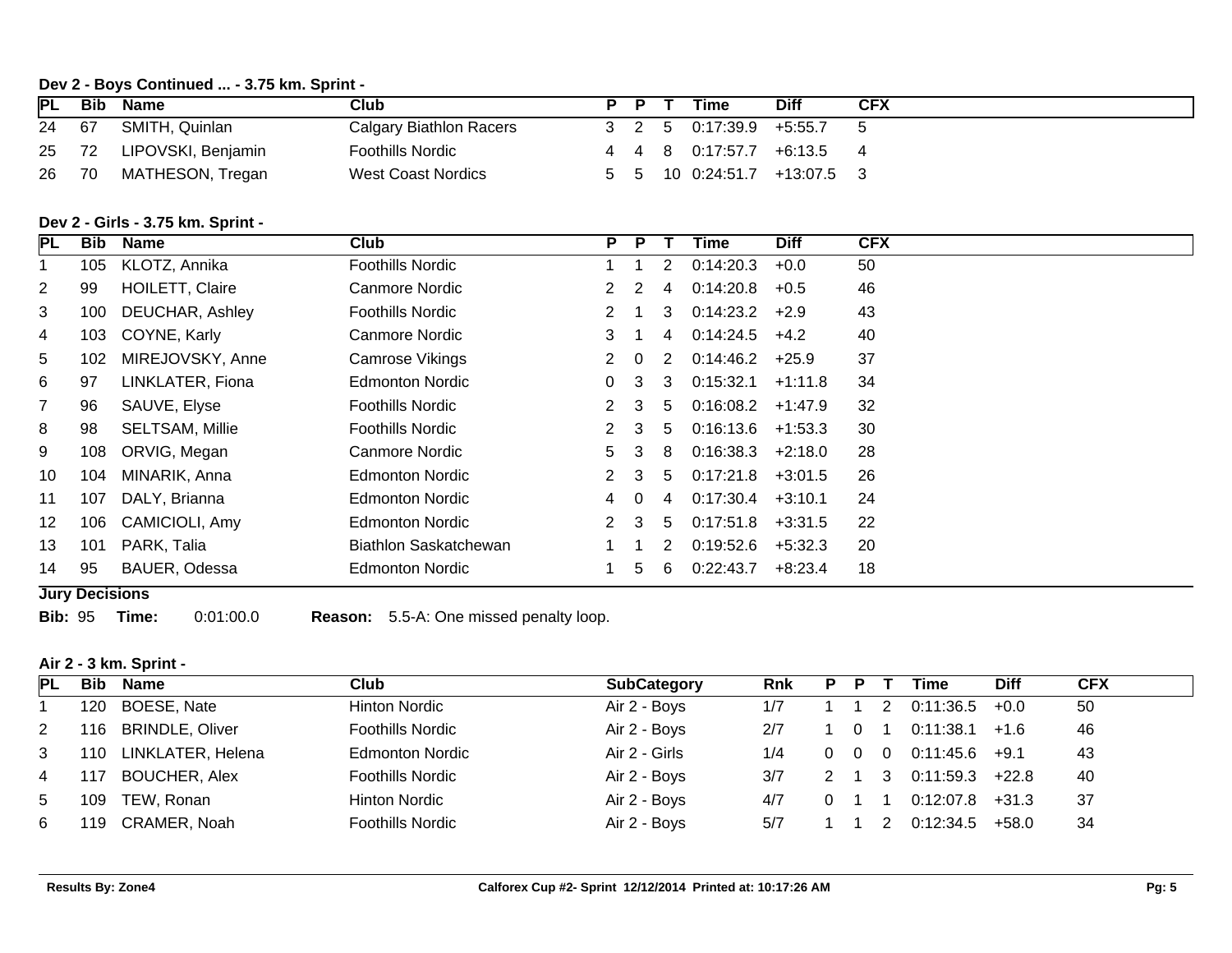**Air 2 Continued ... - 3 km. Sprint -** 

| <b>IPL</b> | Bib | Name                    | Club                    | <b>SubCategory</b> | <b>Rnk</b> |   |    | Time      | Diff      | CFX |
|------------|-----|-------------------------|-------------------------|--------------------|------------|---|----|-----------|-----------|-----|
|            | 121 | WALCH, Naomi            | Foothills Nordic        | Air 2 - Girls      | 2/4        |   |    | 0:12:36.4 | $+59.9$   | 32  |
| 8          | 112 | HASICK, Sasha           | Foothills Nordic        | Air 2 - Girls      | 3/4        |   |    | 0:13:44.4 | $+2:07.9$ | 30  |
| 9          | 114 | DWYER, Emma             | <b>Foothills Nordic</b> | Air 2 - Girls      | 4/4        |   | 4  | 0:14:24.4 | $+2:47.9$ | -28 |
| 10         | 111 | EYRE, Finn              | Foothills Nordic        | Air 2 - Boys       | 6/7        | 5 | -9 | 0:15:08.8 | $+3:32.3$ | 26  |
| 11         | 113 | SKARSGARD, Marcus       | Foothills Nordic        | Air 2 - Boys       | 7/7        |   |    | 0:15:26.0 | $+3:49.5$ | -24 |
|            |     | DNS 118 GILLILAND, Sage | <b>Foothills Nordic</b> | Air 2 - Girls      |            |   |    | ***       | ***       |     |

### **Dev 1 - 3 km. Sprint -**

| <b>PL</b> | <b>Bib</b>            | <b>Name</b>               | <b>Club</b>                    | <b>SubCategory</b> | <b>Rnk</b> | P              | P              |                | Time      | <b>Diff</b> | <b>CFX</b> |
|-----------|-----------------------|---------------------------|--------------------------------|--------------------|------------|----------------|----------------|----------------|-----------|-------------|------------|
| 1         | 124                   | SHERRINGTON, Jenna        | <b>Foothills Nordic</b>        | Dev 1 - Girls      | $1/10$     | 1              | $\mathbf 0$    |                | 0:10:54.5 | $+0.0$      | 50         |
| 2         | 141                   | CHAMBERS, Lexi            | <b>Foothills Nordic</b>        | Dev 1 - Girls      | 2/10       | 0              | 1              |                | 0:11:14.3 | $+19.8$     | 46         |
| 3         | 129                   | LINKLATER, Callum         | <b>Edmonton Nordic</b>         | Dev 1 - Boys       | 1/11       |                | 0              |                | 0:11:36.4 | $+41.9$     | 43         |
| 4         | 131                   | PARADIS, Pascale          | <b>Foothills Nordic</b>        | Dev 1 - Girls      | 3/10       |                | $\Omega$       | -1             | 0:11:45.4 | $+50.9$     | 40         |
| 5         | 140                   | MALKINSON, Sam            | <b>Foothills Nordic</b>        | Dev 1 - Boys       | 2/11       | $\overline{2}$ | $\Omega$       | 2              | 0:11:49.5 | $+55.0$     | 37         |
| 6         | 130                   | EYRE, Gareth              | <b>Foothills Nordic</b>        | Dev 1 - Boys       | 3/11       | 0              | $\overline{2}$ | 2              | 0:11:55.6 | $+1:01.1$   | 34         |
| 7         | 138                   | <b>GROENEVELD, Will</b>   | <b>Calgary Biathlon Racers</b> | Dev 1 - Boys       | 4/11       | $\Omega$       | 1              | -1             | 0:11:58.8 | $+1:04.3$   | 32         |
| 8         | 122                   | BROWN, Abigail            | <b>Edmonton Nordic</b>         | Dev 1 - Girls      | 4/10       | 0              | 1              | -1             | 0:12:04.0 | $+1:09.5$   | 30         |
| 9         | 136                   | ALGRA, Ethan              | <b>West Coast Nordics</b>      | Dev 1 - Boys       | 5/11       | 3              | 2              | 5              | 0:12:08.1 | $+1:13.6$   | 28         |
| 10        | 133                   | OSNESS, Emma              | <b>Foothills Nordic</b>        | Dev 1 - Girls      | 5/10       | 2              | -1             | 3              | 0:12:16.1 | $+1:21.6$   | 26         |
| 11        | 142                   | LOVSTROM, Reid            | <b>Foothills Nordic</b>        | Dev 1 - Boys       | 6/11       | 2              | 4              | 6              | 0:12:37.1 | $+1:42.6$   | 24         |
| 12        | 139                   | <b>HOPKINS, Matthew</b>   | <b>Foothills Nordic</b>        | Dev 1 - Boys       | 7/11       | 3              | -1             | 4              | 0:12:59.4 | $+2:04.9$   | 22         |
| 13        | 126                   | MCBRIDE, Logan            | <b>Foothills Nordic</b>        | Dev 1 - Boys       | 8/11       | $\overline{2}$ | -1             | 3              | 0:13:00.0 | $+2:05.5$   | 20         |
| 14        | 123                   | ALTWASSER, Kaitlyn        | <b>Foothills Nordic</b>        | Dev 1 - Girls      | 6/10       | 2              | $\overline{2}$ | $\overline{4}$ | 0:13:26.7 | $+2:32.2$   | 18         |
| 15        | 128                   | THOROGOOD, Tynan          | <b>Calgary Biathlon Racers</b> | Dev 1 - Boys       | 9/11       | 3              | $\overline{2}$ | 5              | 0:13:42.9 | $+2:48.4$   | 16         |
| 16        | 127                   | NEIL, Hayden              | Caledonia Nordic Ski Club      | Dev 1 - Boys       | 10/11      | 2              | $\overline{2}$ | 4              | 0:13:50.5 | $+2:56.0$   | 15         |
| 17        | 135                   | LAFLAMME, Sarah           | <b>Foothills Nordic</b>        | Dev 1 - Girls      | 7/10       | 2              | 2              | $\overline{4}$ | 0:14:21.9 | $+3:27.4$   | 14         |
| 18        | 137                   | <b>BOUCHER, Gabrielle</b> | <b>Foothills Nordic</b>        | Dev 1 - Girls      | 8/10       | 5              | 1              | 6              | 0:16:10.3 | $+5:15.8$   | 13         |
| 19        | 125                   | FIXSEN, Ivy               | <b>Edmonton Nordic</b>         | Dev 1 - Girls      | 9/10       | 3              | 3              | 6              | 0:17:02.0 | $+6:07.5$   | 12         |
| 20        | 132                   | MILLS, Joseph             | <b>Foothills Nordic</b>        | Dev 1 - Boys       | 11/11      | 3              | 2              | 5              | 0:17:04.2 | $+6:09.7$   | 10         |
| 21        | 134                   | DYKE, Morgan              | <b>West Coast Nordics</b>      | Dev 1 - Girls      | 10/10      | 4              | 5              | 9              | 0:24:55.7 | $+14:01.2$  | 8          |
|           | <b>Jury Decisions</b> |                           |                                |                    |            |                |                |                |           |             |            |

**Bib:** 125 **Time:** 0:01:00.0 **Reason:** 5.5-A: One missed penalty loop.

**Bib:** 137 **Time:** 0:01:00.0 **Reason:** 5.5-A: One missed penalty loop. **Results By: Zone4 Calforex Cup #2- Sprint 12/12/2014 Printed at: 10:17:27 AM Pg: 6**